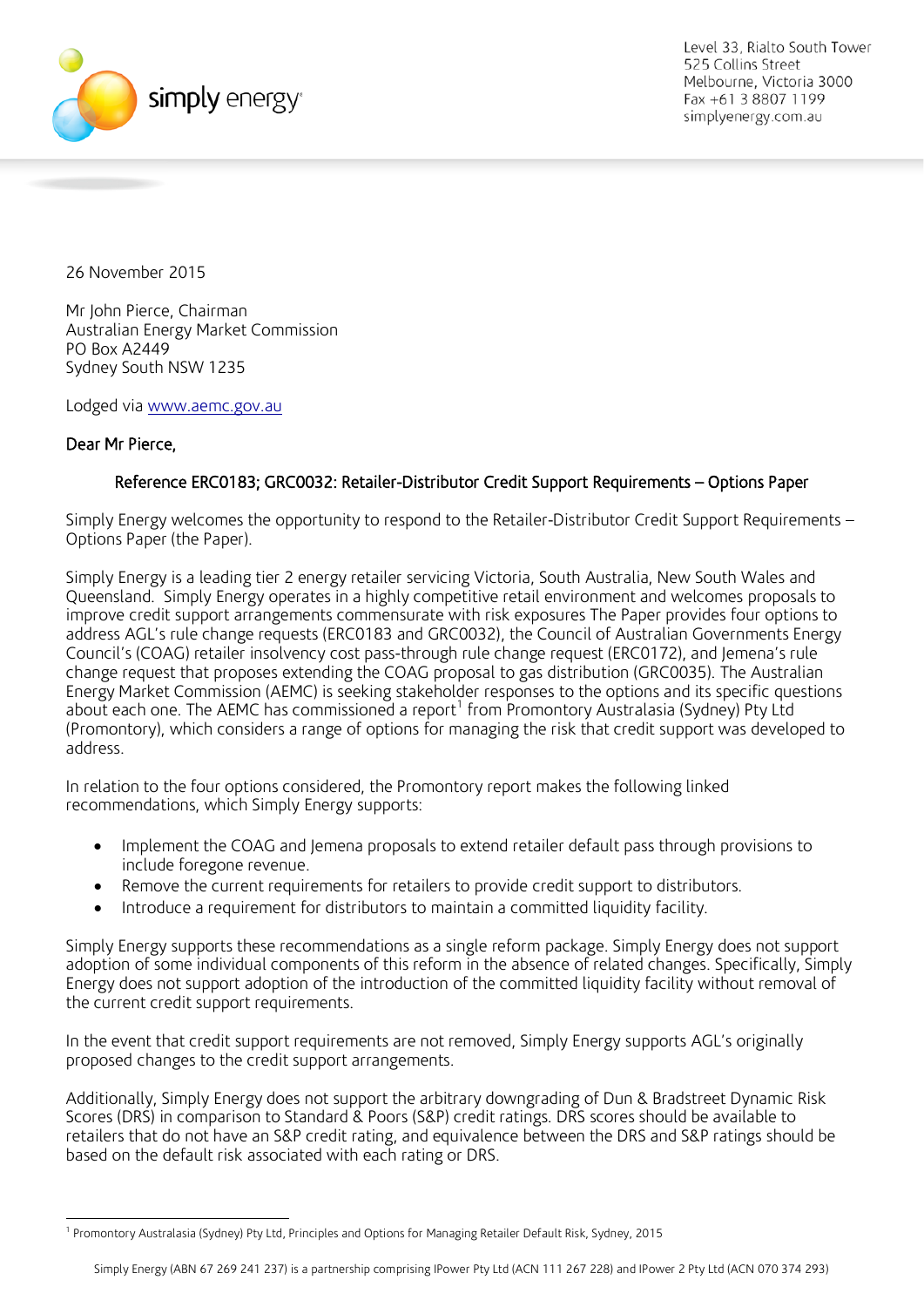

Any departure from this approach needs to be justified by evidence relating to actual defaults of businesses that had been provided with each rating or DRS. An arbitrary adjustment in the absence of compelling evidence would further undermine the competitive environment.

Furthermore, Simply Energy considers that if changes are made to reallocate credit risk from DNSPs to customers then this should only be done if the changes ensure that customers do not pay twice for the risk. Specifically, the equity beta used to determine the DNSP return on capital should be reduced to reflect the transfer of some of the business risk (the credit risk) to customers. If this is not done the customers are likely to pay twice for this credit risk – firstly, through the DNSP return on capital and secondly, through the pass through.

# The Promontory report overstates the risks posed by retailer default

Simply Energy considers that the Promontory report's summary overstates the risks posed by retailer default, which it sees as justifying consideration of costly changes such as the retailer default fund. In the body of the report Promontory concedes that there have been no experiences of retailer default that indicate that any default mechanism is likely to be used anything other than very infrequently. As a result, the risk of contagion to distribution network service providers (DNSPs) from retailer failure is a theoretical risk only. Notably, this issue has been largely explored in the AEMC's 'NEM financial market resilience' review and contagion is not considered an issue of concern for DNSPs.

Additionally, Simply Energy is not aware of any evidence that the credit risk faced by DNSPs has increased, and that the current credit support arrangements are insufficient, which would justify considering strengthening these arrangements. The current credit support arrangements have been widely consulted on and also reflect the experience of operating successfully under similar arrangements in Victoria for a number of years before the introduction of the national arrangements.

Assuming the revenue risk is addressed by pass through and 'unders and overs' processes, the remaining uncertainty that distributors face is the timing of the collection of the revenue, while the revenue impact of the timing uncertainty is addressed through provisions that take account of the time value of money. As a result, distributors affected by a retailer failure should be able to borrow money to enable them to pay their debts when they fall due, confident that they will be able to repay the borrowed money and the associated borrowing costs in due course.

Consequently, we are not aware of any 'wider risks' and 'cascading effects', and in particular we do not consider that evidence has been provided that a distributor's reliability will be impacted by failure of a large retailer. The Retailer of Last Resort provisions mean that another retailer is responsible for customers' network charges after failure of the first retailer. As well as providing consumers with continuity of supply this mechanism also provides distributors with certainty that a mechanism is in place to recover future network charges from customers of the failed retailer.

# The pass through materiality threshold should be maintained

Simply Energy does not support the elimination of the materiality threshold in relation to retailer default cost (and revenue foregone) pass through. The materiality threshold is set at one per cent of a distributor's annual revenue. The materiality threshold should be retained to ensure that the costs of pass throughs (which are ultimately borne by consumers) do not exceed the benefits to consumers. Allowing distributors to incur the administrative costs (including those of the Australian energy Regulator (AER) and retailers) of non-material pass throughs is not in the interests of consumers. To conclude that removal of the materiality threshold is in the long term interests of consumers, the AEMC would need to determine quantitatively that the benefit to consumers from reduced distributor weighted average cost of capital would exceed the additional administrative costs of non-material pass throughs.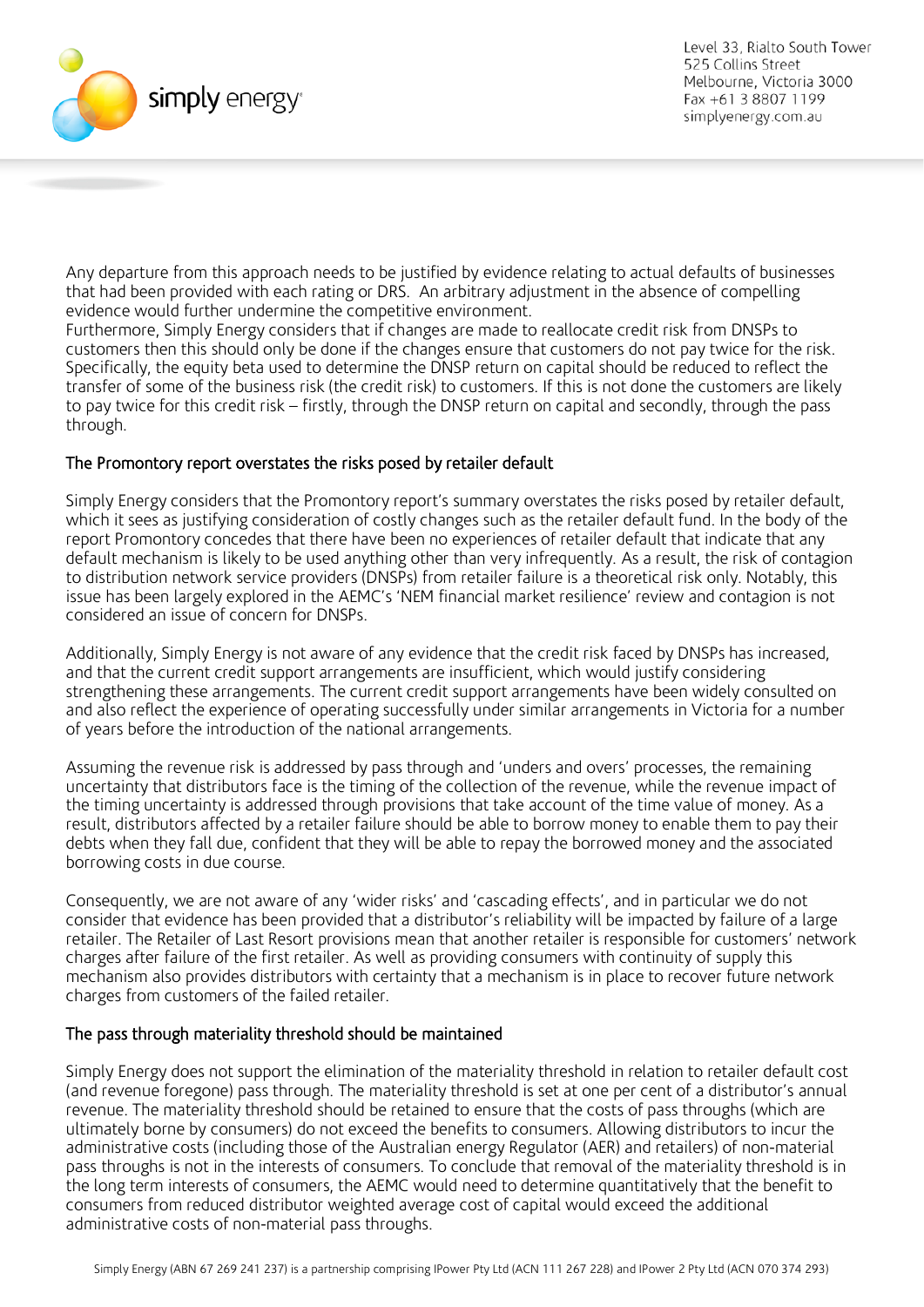

## Committed liquidity facility costs should be reflected in regulated revenues

The costs of maintaining the committed liquidity facility should be included in the distributor revenue requirement that is determined by the AER and is reflected in regulated network tariffs, rather than being recovered from each retailer individually. This is because the annual cost of the facilities (estimated by Promontory to be \$15 million) is very low when compared to the total distributor revenues, such that the benefits of the incentives created by individual retailer charging are insufficient to justify the administrative costs of retailers and distributors managing a charging regime that has multiple and changing inputs.

Also, including the liquidity facility costs in the distributors' pricing proposals will enable the AER to ensure that only efficient costs of obtaining the facility are ultimately borne by customers. Gas regulations need to be amended to ensure that retailers are not required to enter into new contracts with distributors in order to cease providing credit support once the liquidity facilities are in place. Otherwise significant retailer and distributor resources will be expended developing, negotiating, and signing new contracts, solely to recognise a regulatory change.

#### Increased tariff change frequency is not warranted

Some of the options considered include distributors changing their network tariffs more than once every 12 months. Simply Energy does not support network tariff changes other than annually.

Network tariffs (including distributor metering charges) are approximately forty per cent of a small customer's electricity bill (once discounts are taken into account). This percentage means that retail tariffs are materially affected by most network tariff changes and as a result network tariff changes trigger retail price change events. This requires rates for thousands of tariffs to be updated that affect millions of customers across the National Electricity Market (NEM), including regulatory requirements to publish retail standing offer tariffs and update regulators' retail tariff comparison websites. The costs to retailers and regulators and the impacts on consumers outweigh any benefits to consumers of allowing more frequent distributor price changes, given the ability of distributors to recover the time value of money.

In the remainder of this submission, Simply Energy responds to the specific questions that the AEMC has raised in the paper.

If you have any questions concerning this submission, please contact James Barton on 03 8807 1171.

Yours sincerely

David Murphy General Manager Commercial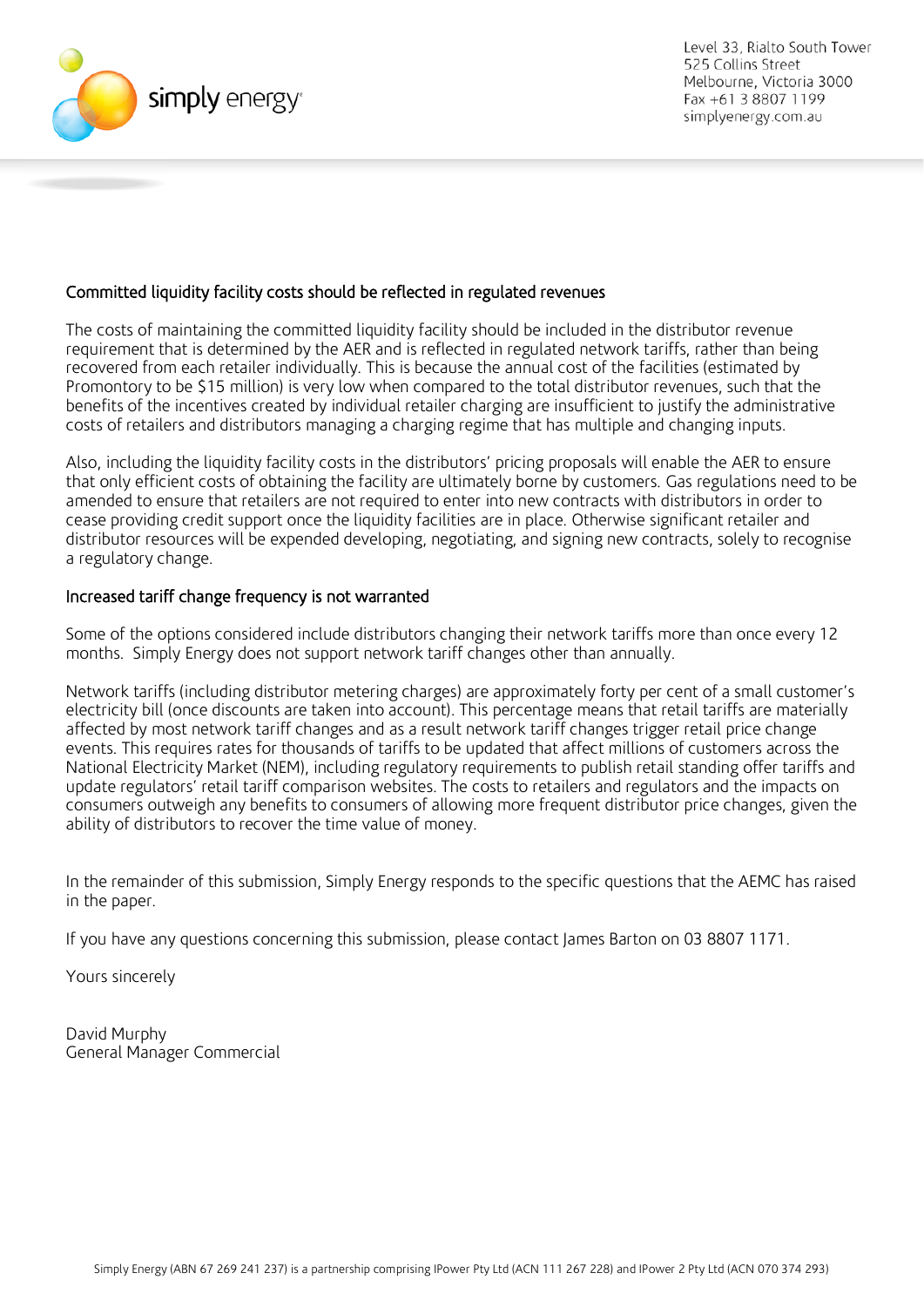

# Responses to the questions the AEMC has raised

- 1. The option to retain existing arrangements
- (a) What are the advantages of retaining the existing arrangements for both the credit support requirements and the cost pass-through provisions in terms of recovering revenue related to managing the risks associated with retailer default?

The pass through provisions are there to address the risk that distributors face for certain events beyond their control. A materiality threshold is required to ensure that costs are not passed on for inefficient amounts. Materiality thresholds reflect the administrative costs of preparing, assessing, and potentially approving and implementing pass throughs. These considerations apply to all sources of potential pass through including retailer insolvency.

Without a materiality threshold customers may (ultimately) bear the costs of administering a pass through process where the costs of the process outweigh the benefits of conducting it.

As regulated businesses, electricity and gas distributors actively seek to eliminate all risks to their cash flow and profitability. The current credit support rules (including the AGL proposal) reduce the risk to them of retailer default to very low or minimal levels, especially when regulated under a revenue cap or provided with a lost revenue pass-through. They need to retain some level of risk, in order to give them an incentive to effectively manage and assist in the event of a retailer default. The current cost pass through materiality threshold provides this and should be maintained.

(b) How does this option compare to the other options discussed in this options paper to manage the risks associated with retailer default?

The current rules require the provision of credit support by large retailers with very low levels of default risk. This adds cost that is ultimately borne by consumers, for no appreciable value to consumers. This is because the credit support requirement significantly exceeds the expected value of any loss that the distributor may incur, which would then be recovered from consumers. It is not in the interests of consumers to pay through their retail charges for a form of insurance that significantly exceeds the expected value of any losses.

Also, the current credit support arrangements increase the requirement for credit support as a retailer's market share increases: this acts as penalty on competitive growth and removing this disincentive is one of the improvements proposed in AGL's rule change. As a second tier retailer Simply Energy welcomes this aspect of the proposal.

A strong case can be made for the complete removal of credit support requirements: they add unnecessary costs to the customers of large retailers and act as a barrier to entry and expansion, which reduces the benefits of competition that all consumers share in.

As such, the recommended option to replace credit support arrangements with committed liquidity facilities is superior to existing arrangements.

<span id="page-3-0"></span>It is unlikely that the retailer default fund and Promontory report option 2.3 (described as 'strengthening existing arrangements') provide greater net benefits than the existing arrangements, due to the high cost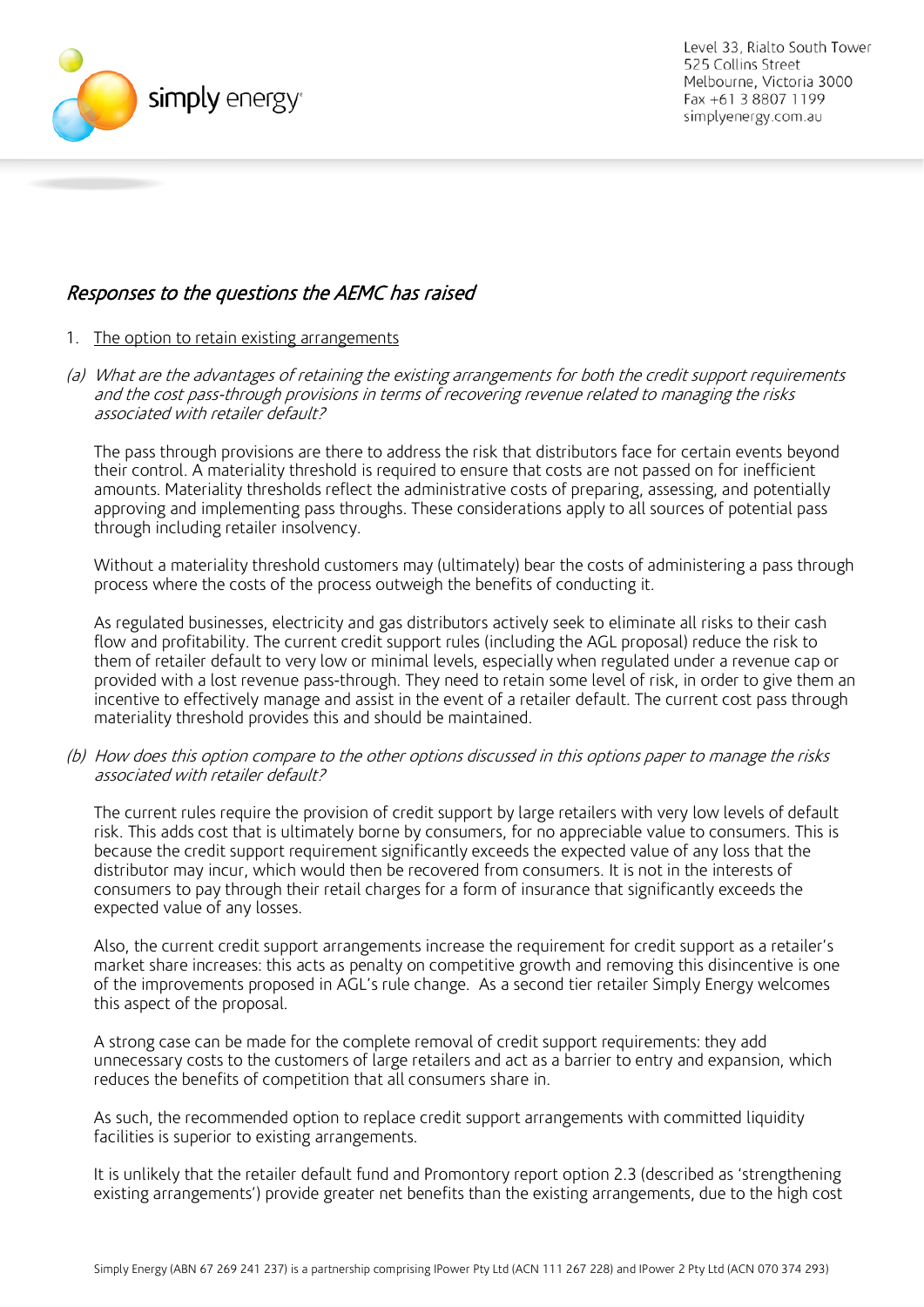

that consumers will pay each year for the default fund or option 2.3 (estimated by Promontory at \$63 million to \$65 million for electricity alone), and the lack of full quantification of the benefits.

#### 2. The option to strengthen existing arrangements

(a) What are the advantages of strengthening the existing arrangements for both the credit support arrangements and the cost pass-through provisions in terms of recovering revenue related to managing the risks associated with retailer default?

It is in the interests of customers to expand the pass through provisions for price-capped distributors to include lost revenue.

Price regulation of primary distribution network services aims to provide networks with revenues that enable them to cover their efficient costs. This can be implemented by either revenue caps or price caps. In both cases the revenues do not include allowances that reflect unanticipated costs that are outside the network's control. The risk of these costs being incurred is instead taken by customers of the network, who will see higher charges through a pass-through, should such an event occur. This is considered the most efficient approach, due to the impracticality of valuing this risk and transferring it at a fair price from customers to the network business, and the concern that such a transfer may be ineffective in protecting customers from costs that are high enough to put the network business at risk.

A similar approach makes sense with respect to revenue risk (lost network revenues). Customers will pay more in the next period to recover lost network revenues under revenue cap 'unders and overs' processes, and a lost revenue pass through process (with a materiality threshold) will give similar outcomes for networks regulated under a price cap.

Simply Energy does not support changes to the existing credit support arrangements that incur costs that exceed the value of any benefits. As a result, we do not support the Promontory report's 'option 2.3'.

(b) Are there any other measures that would more effectively strengthen the retailer insolvency cost passthrough provisions and/or the retailer-distributor credit support provisions, which have not been outlined above?

The AEMC's earlier paper states that an effective rule should manage the risk of default in proportion to the retailer's share of the distributor's revenue, and adjusted for cascading risk from large retailer default. The risk to the distributor's revenue is the expected value of any loss: this is in proportion to the retailer's unbilled and unpaid network charges and the retailer's risk of default. Arrangements that reflect this risk are in the best interests of consumers. Potential cascading risks are addressed through revenue cap and lost revenue pass through provisions, and as a result it is not in the interests of consumers to increase credit support provision by large retailers for potential cascading effects.

The current regulatory requirements seek to provide a balanced way of managing the working capital requirements of the industry. These requirements require distributors to invoice retailers at reasonable frequency and provide them with payment terms that are similar to general commercial terms. Credit support requirements are included to address retailer counterparties that have been independently assessed to have a significant default risk. These arrangements are less costly for consumers than if retailers were required to pay in advance for network charges or if the payment terms extended to retailers were significantly shortened. This is due to the cost of additional retailer working capital requirements, which will ultimately be borne by consumers.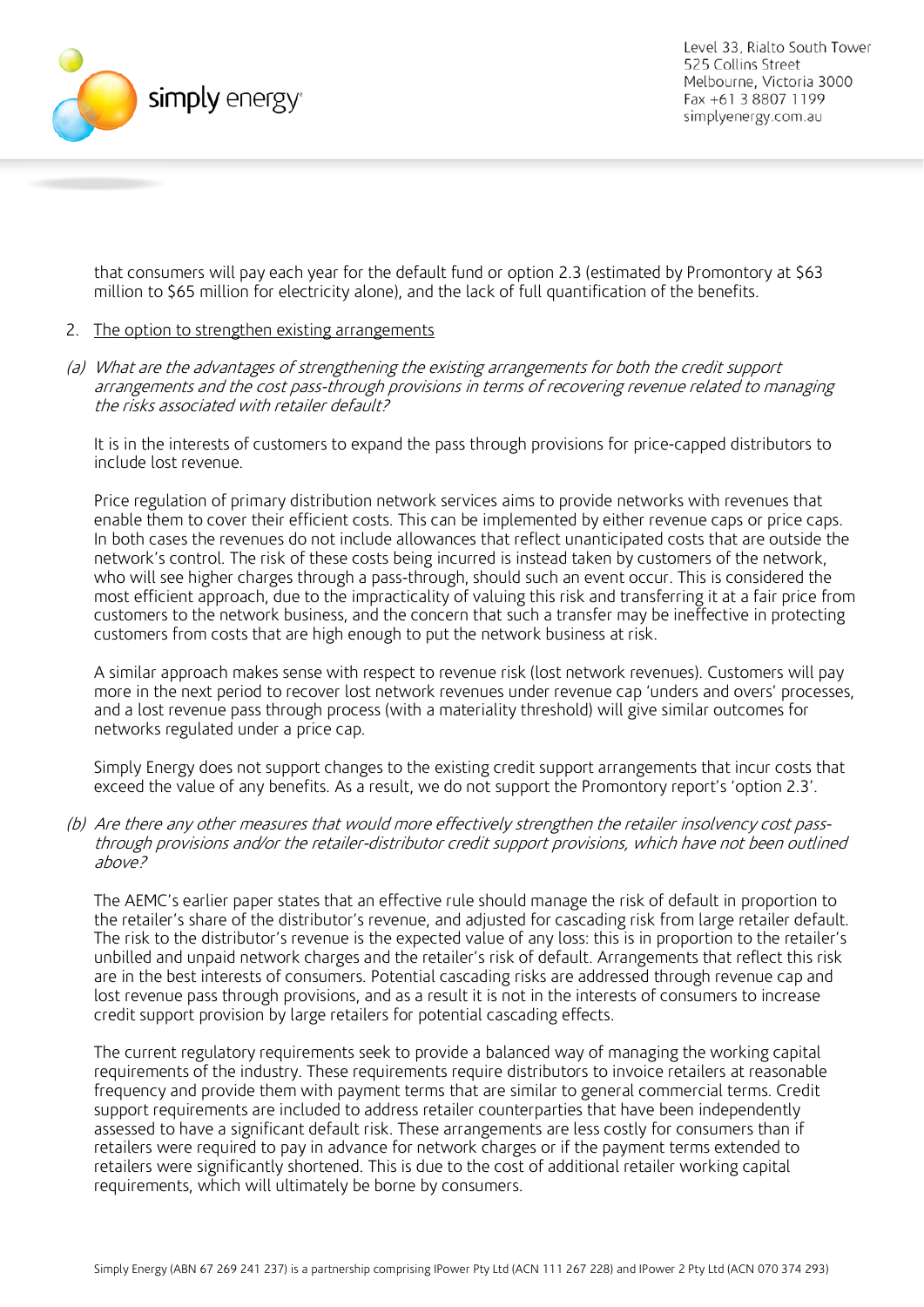

Demand tariffs are currently used for large customers but are expected to be rolled out to small customers also, increasing the scope of the problem. Proposed small customer demand tariffs create strong seasonality in network charges for some networks. This adds complexity to credit support arrangements – either the cost and administrative burden of seasonal changes to credit support amounts, or a credit support amount that does not reflect retailer outstanding amounts.

#### (c) How does this option compare to the other options discussed in this options paper to manage the risks associated with retailer default?

Promontory report option 2.3 (described as 'strengthening existing arrangements') is the second most costly option considered. Table 4 of the Promontory report shows that it costs electricity customers \$63 million each year. Promontory considers that option 2.3 partially addresses liquidity risk, equivalent to fifty five per cent of the benefit provided by the committed liquidity facility approach. Table 4 shows the cost to electricity customers of the committed liquidity facility approach as \$15 million each year. Fifty five per cent of the benefit of this facility could therefore be valued at approximately \$8 million.

Therefore option 2.3 costs electricity customers \$55 million a year more than the committed liability facility approach, when adjusted for an equivalent liquidity benefit. The additional cost can be attributed to the benefits in relation to revenue risk. Table 6 of the promontory report shows that option 2.3 reduces post default costs to customers by \$494 million (\$891.8 million less \$398.3 million) compared to the committed liability facility approach (option 4).

As a result, customers pay an additional \$55 million a year for option 2.3 (compared to the committed liquidity facility approach), to reduce post-default costs by \$494 million. This would only be rational if a retailer default of this scale is expected approximately once every 9 years. It is accepted in the Promontory report and also generally accepted that the risk of default of the largest retailers in the NEM has a very low probability, many orders of magnitude less than one in five. Hence option 2.3 is clearly inferior to the committed liquidity facility approach, because it adds costs that are orders of magnitude greater than the expected value of its additional benefits.

## 3. Other credit support designs

## (a) What are the possible advantages or disadvantages of the other credit support designs outlined above?

The bulk of the other credit support designs outlined in the Paper are similar to the current credit support arrangements when modified by the changes proposed by AGL. For example, the New Zealand electricity and gas markets only require credit support from retailers below BBB- (S&P rating). Similarly, Alberta's electricity and gas markets reduce security deposit requirements for retailers with a BBB- (S&P rating) or above. This shows that there is a widely held view that more onerous and costly credit support arrangements (such as the Promontory report's option 2.3, with annual costs of \$63 million for electricity distribution alone) are not required to deliver the best outcomes to consumers.

#### (b) How do these other credit support designs compare to the other options discussed in this options paper in relation to managing the risk of retailer default?

With the exception of the Australian Energy Market Operator (AEMO) requirements, the other designs considered are similar to the current credit support arrangements, modified for the AGL proposal. As such, they would be expected to provide similar results to the current arrangements with the AGL changes.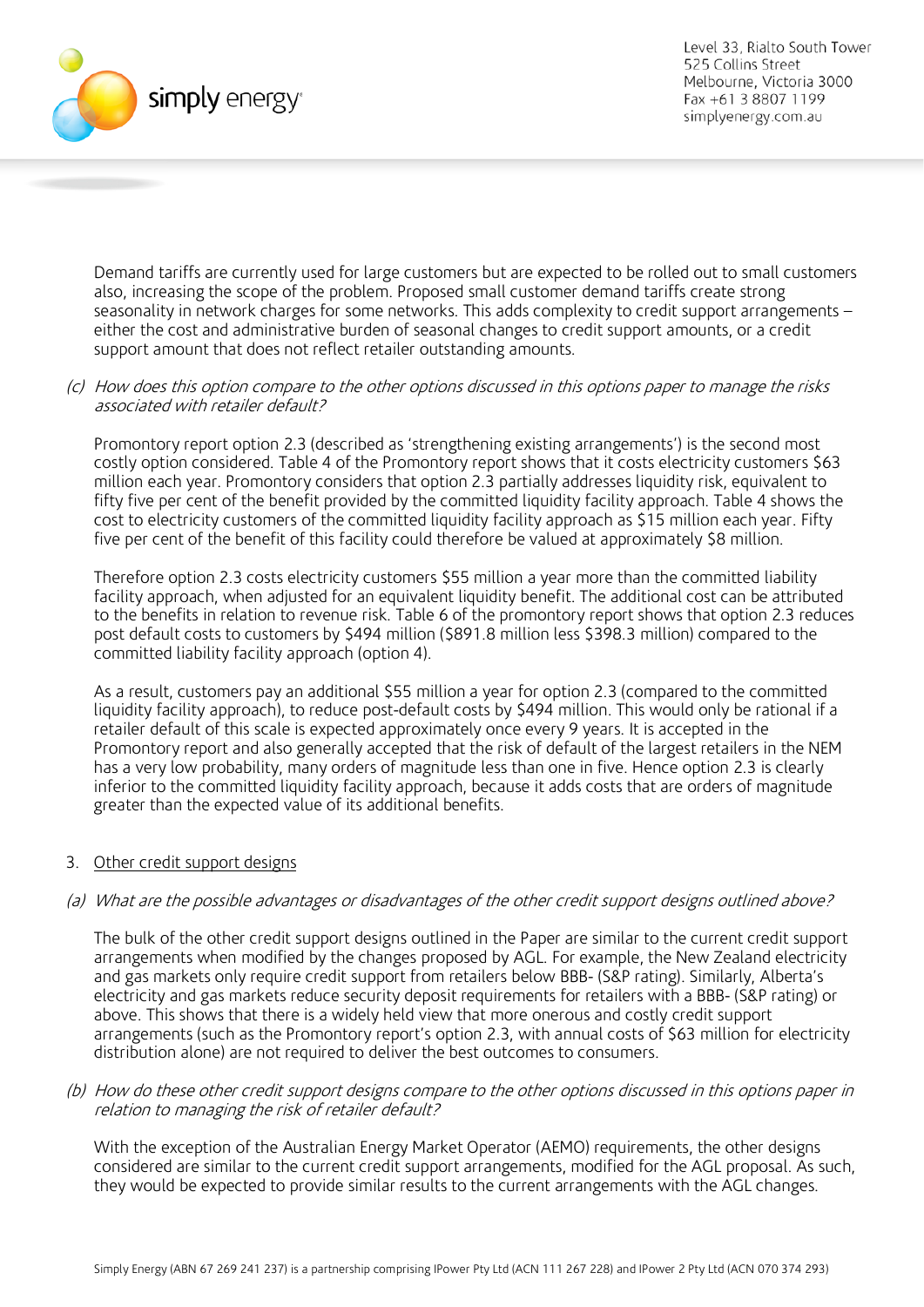

The AEMO NEM wholesale market requirements are addressing a more significant risk than risks to distributors, because there is no 'unders and overs' or pass through mechanism to enable AEMO to obtain funds from consumers to replace unpaid amounts owed to generators. As a result, a more costly approach has more justification for the NEM wholesale market than for distributor risk of retailer default.

## 4. The option to establish a retailer default fund

#### (a) What are the advantages of establishing a retailer default fund in terms of recovering revenue related to managing the risks associated with retailer default?

Simply Energy does not support establishment of a retailer default fund. The Promontory report identifies the advantages of a retailer default fund as partially addressing revenue risk and fully addressing liquidity risk. These types of funds have a degree of popularity in risk discussions as a catch-all when eliminating risks becomes the policy driver, not maximising customer utility or market efficiency; however, they are rarely justifiable. Unfortunately they incur high costs and considerable complexity to address low-level risks. Further, it is likely to lead to wasted capital that could be better deployed in the sector to maximise benefits for consumers.

#### (b) How does this option compare to the other options discussed in this options paper to manage the risks associated with retailer default?

The retailer default fund is the most costly option considered. Table 4 of the Promontory report shows that it costs electricity customers \$65 million each year. Promontory considers that the retailer default fund fully addresses liquidity risk, equivalent to the benefit provided by the committed liquidity facility approach. Table 4 shows the cost to electricity customers of the committed liquidity facility approach as \$15 million each year.

Therefore the retailer default fund costs electricity customers \$50 million a year more than the committed liability facility approach, for no greater liquidity benefit. Hence the additional cost must be attributed to the benefits in relation to revenue risk. Table 6 of the promontory report shows that the retailer default fund (option 3) reduces post default costs to customers by \$240 million (\$891.8 million less \$651.8 million) compared to the committed liability facility approach (option 4).

As a result, customers pay an additional \$50 million a year for the retailer default fund (compared to the committed liquidity facility approach), to reduce post-default costs by \$240 million. This would only be rational if a retailer default of this scale is expected approximately once every 5 years. It is accepted in the Promontory report and also generally accepted that the risk of default of the largest retailers in the NEM has a very low probability, many orders of magnitude less than one in five. Hence the retailer default fund is clearly inferior to the committed liquidity approach, because it adds costs that are orders of magnitude greater than the expected value of its additional benefits.

Also, it will be difficult for the AER to put a robust process in place to provide a distributor with funds from the retailer default fund in time to meet any liquidity crisis faced by the distributor, whereas funds are immediately available under the committed facility approach.

#### (c) Are there any practical considerations of developing and implementing this type of retailer default fund? If so, what are these considerations?

A key implementation challenge will be for the AER to develop a robust process that releases funds to distributors in time to address a crisis.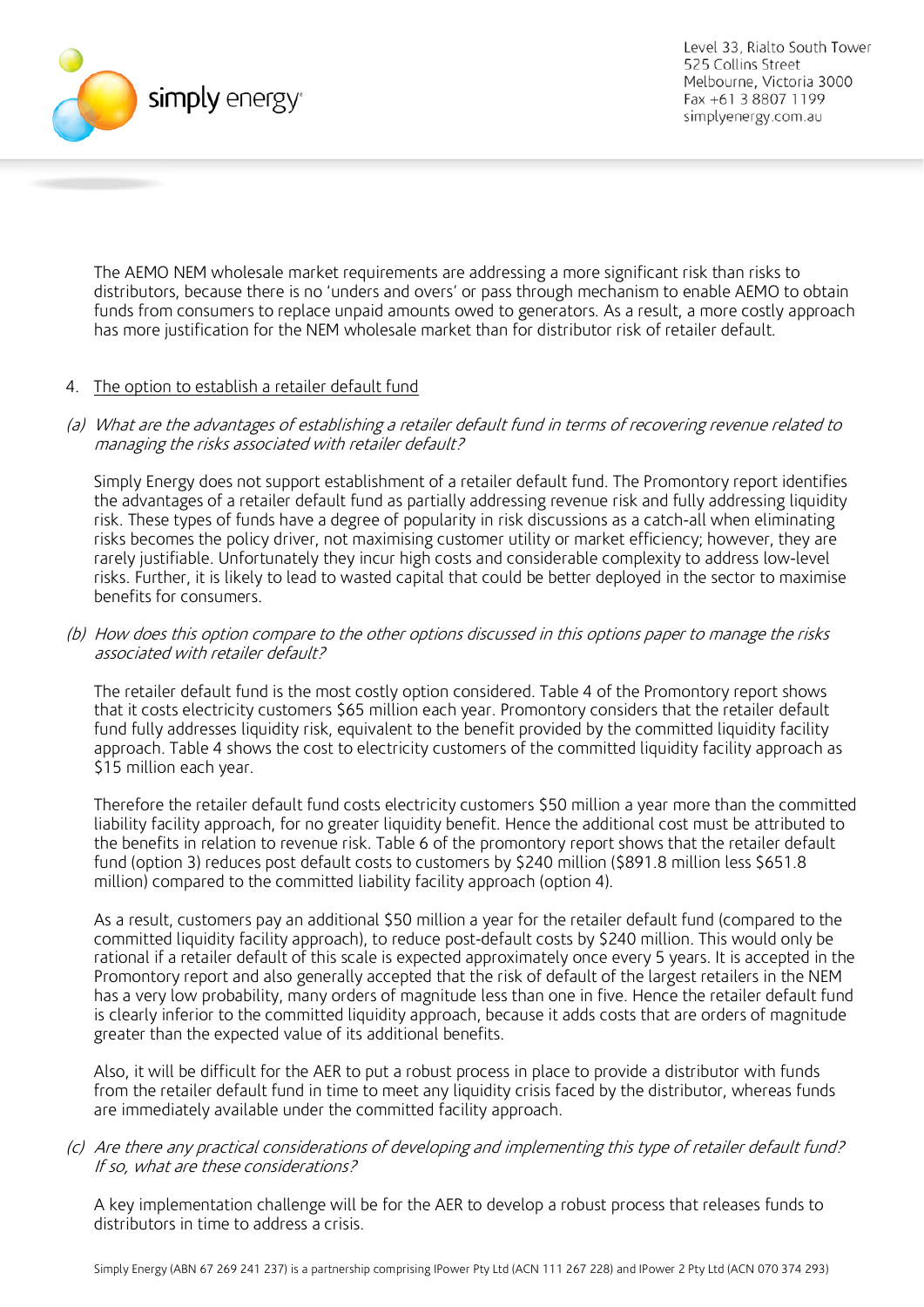

The main other challenges for developing this type of fund relate to governance and management of the fund. It is made up of funds that have ultimately been provided by consumers, and the governance and management of the fund must be established to ensure that the fund is run to benefit consumers. Oversight of such a fund can be a problem for regulators due to the lack of incentives for individual consumers to review the fund's operation to ensure it is operating in their interests.

## (d) If a retailer default fund were established:

- How should the size of the fund be determined?
- Over what period of time should the fund be built?
- How should the contributions into the fund be determined (e.g. based on creditworthiness, market share or some other measures)?
- How should the funds of the retailer default fund be replenished if the fund is called upon in the event of a retailer default?

Simply Energy does not support establishment of a retailer default fund on any of the grounds identified thus far. Further, the AEMC has not presented a cost benefit analysis to justify the creation of such a fund.

If on the basis of rigorous economic analysis a fund is established then it should be sized to reduce to acceptable levels the risks it is targeting. The time taken to build such a fund is a trade-off between the increased charges to customers while the scheme is being built and the risk posed by an inadequate scheme during the building phase. Customer consultation will be needed to establish a sound basis for this trade-off if such a trade-off can be achieved. Simply Energy has significant doubts.

Contributions to the fund should be made in proportion to the risks that are being addressed. The risks from retailer default are proportional to the risk of default (creditworthiness) of the retailer and the scale of the retailer's outstanding distribution charges. These should therefore be the basis for contributions to the fund. However, smaller riskier retailers are unlikely to be able to make significant contributions that will enable the fund to grow and in any case their default is unlikely to create significant impacts for DNSPs. This again suggests the fund would not be fit for purpose and would need to be heavily levied on large financially sound retailers.

The funds of the retailer default fund should be replenished by the distributor who drew the funds, once the distributor has recovered its lost revenues and retailer default costs using the 'overs and unders' or pass through processes.

## 5. The option to introduce a liquidity support scheme

(a) What are the advantages of introducing a liquidity support scheme in terms of recovering revenue related to managing the risks associated with retailer default?

The Promontory report associates two risks with retailer default – revenue risk and liquidity risk. The report identifies the liquidity support scheme as fully addressing the liquidity risk. The liquidity support scheme requires each distributor to obtain a committed liquidity facility. This has the advantage of putting the means to address its liquidity risk in the hands of the distributor – it is not reliant on the AER to approve the release of funds, for example.

(b) How does this option compare to the other options discussed in this options paper to manage the risks associated with retailer default?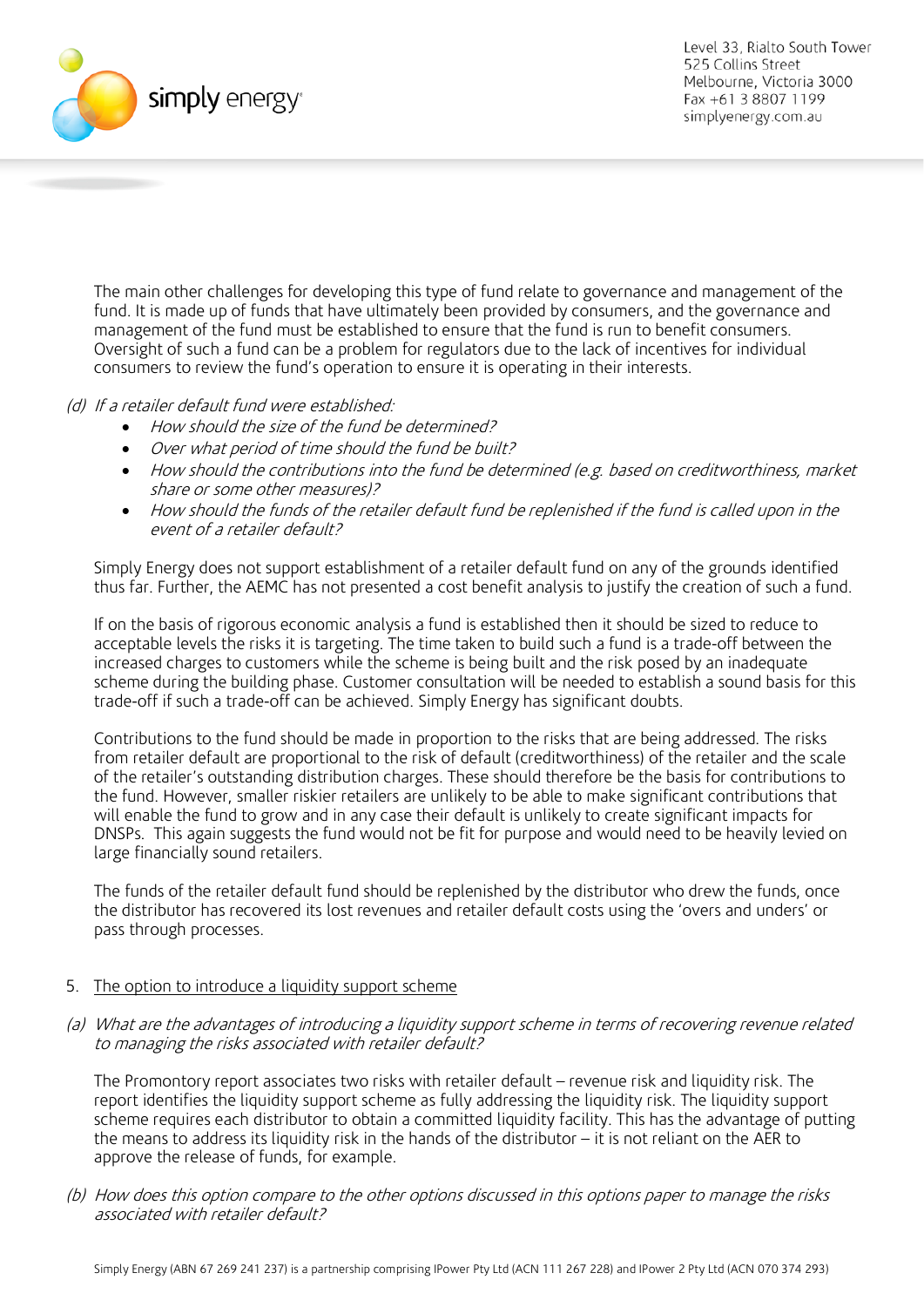

The Promontory report does not consider that the liquidity support scheme addresses the revenue risk identified in the report. Therefore if the revenue risk is to be addressed then this requires other measures that complement the liquidity support scheme.

Table 4 of the Promontory report shows that the cost of the liquidity support scheme is significantly lower than the cost of the other options that the report considers to have a significant impact on liquidity risk.

It shows the liquidity scheme annual cost as approximately \$15 million, whereas the retailer default fund costs approximately \$65 million a year. Similarly, option 2.3 (the enhanced credit support regime) costs approximately \$63 million and is considered to only provide 55% of the liquidity benefits of the liquidity support scheme.

However, it is not clear that the \$15 million annual cost that the Promontory report estimates for electricity network committed liquidity facilities provides net benefits to customers, as the report does not quantify the cost to consumers of the risk that businesses will be unable to borrow efficiently against future revenue claims.

(c) Are there any practical considerations of developing and implementing such a liquidity support scheme? If so, what are these considerations?

Simply Energy is not aware of any practical difficulties that a distributor may face when obtaining a committed liquidity facility.

- (d) If a liquidity support scheme were established:
	- How should the size of each distributor's liquidity support instrument be determined?
	- How should the costs associated with the establishment fee and annual commitment fees be funded?
	- If the establishment fee and annual commitment fees were to be collected from retailers, how should the costs be allocated amongst the retailers of that distributor?

Each distributor's liquidity support instrument should be sized to reduce the risk, to an acceptably low level, of failure of the distributor from default of the retailer it is most exposed to.

The efficient costs relating to committed liquidity facilities (including establishment fees and annual commitment fees) should be funded from the regulated revenue provided to the distributor by the AER for provision of regulated services.

Simply Energy does not support collecting committed liquidity facility costs (including establishment fees and annual commitment fees) directly from retailers. However, if the AEMC decides that retailers should directly pay for committed liquidity facilities, then costs should be allocated amongst retailers based on the retailer's risk of default multiplied by the distributor's financial exposure to the retailer.

- 6. Relationship between the discussed options to manage the risk of retailer default
- (a) How do the various options discussed above, to manage the risk of retailer default, work to complement each other in ensuring that the risk of retailer default is managed in the most efficient manner?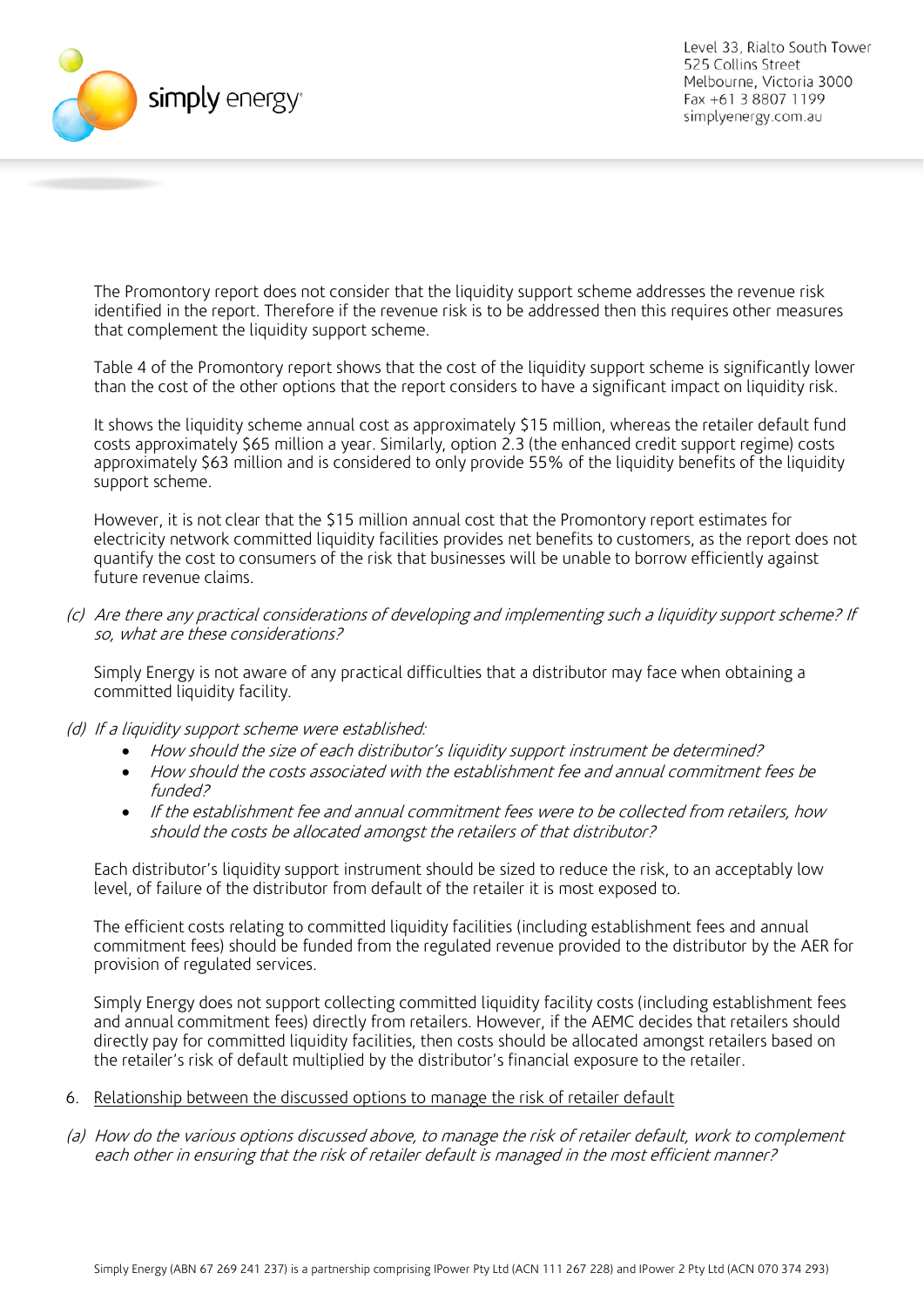

The Promontory report considers that there are two aspects to retailer default risk. These are revenue risk and liquidity risk. Revenue risk is the risk that the distributor will miss out on revenue that it is entitled to. Liquidity risk is the risk that it will have insufficient cash flow to meet its payment commitments.

Under all of the options considered, revenue risk is ultimately borne by consumers. Review of Table 4 and Table 6 of the Promontory report shows that the reduction in post-default costs borne by customers under options 2.3 and 3 is insufficient to justify the high annual cost of these options. As a result, revenue risk is most efficiently addressed by the 'unders and overs' process for revenue-capped distributors and a lost revenue pass through for price-capped distributors.

'Unders and overs' and pass throughs do not directly address liquidity risk. A complementary measure to address liquidity risk is the committed liquidity facility approach.

(b) How should these different options be combined in a regime to manage the risk of retailer default to ensure an efficient outcome?

Simply Energy supports Promontory's recommended reform package that includes the following:

- Implement the COAG and Jemena proposals to extend retailer default pass through provisions to include foregone revenue.
- Remove the current requirements for retailers to provide credit support to distributors.
- Introduce a requirement for distributors to maintain a committed liquidity facility.

Simply Energy supports these recommendations as a single reform package. We do not support adoption of individual components of this reform, such as the introduction of the committed liquidity facility without removal of the current credit support requirements.

Also, Simply Energy does not support the elimination of the materiality threshold in relation to retailer default cost (and revenue foregone) pass through. Allowing distributors to incur the administrative costs (including those of the AER and retailers) of non-material pass throughs is not in the interests of consumers.

The costs of maintaining the committed liquidity facility should be included in the distributor revenue requirement that is determined by the AER and is reflected in regulated network tariffs, rather than being recovered from each retailer individually. Including the liquidity facility costs in the distributors' pricing proposals will enable the AER to ensure that only efficient costs of obtaining the facility are ultimately borne by customers. Additionally, gas regulations need to be amended to ensure that retailers are not required to enter into new contracts with distributors in order to cease providing credit support once the liquidity facilities are in place.

However, if the intention is to recover the committed liquidity facility costs from retailers based on creditworthiness, then this should be based on independent assessments of each retailer's default risk. Both S&P ratings and D&B Dynamic Risk Scores include a quantitative assessment of default risk, and this should be used for the creditworthiness assessment. It is not appropriate to arbitrarily down-rate the DRS in comparison to the S&P rating, as proposed in the Promontory report, unless supported by evidence of actual default rate differences for the same assessed default risk.

## 7. Options

(a) Are there other options for managing the risks associated with retailer default, which stakeholders feel the Commission should consider?